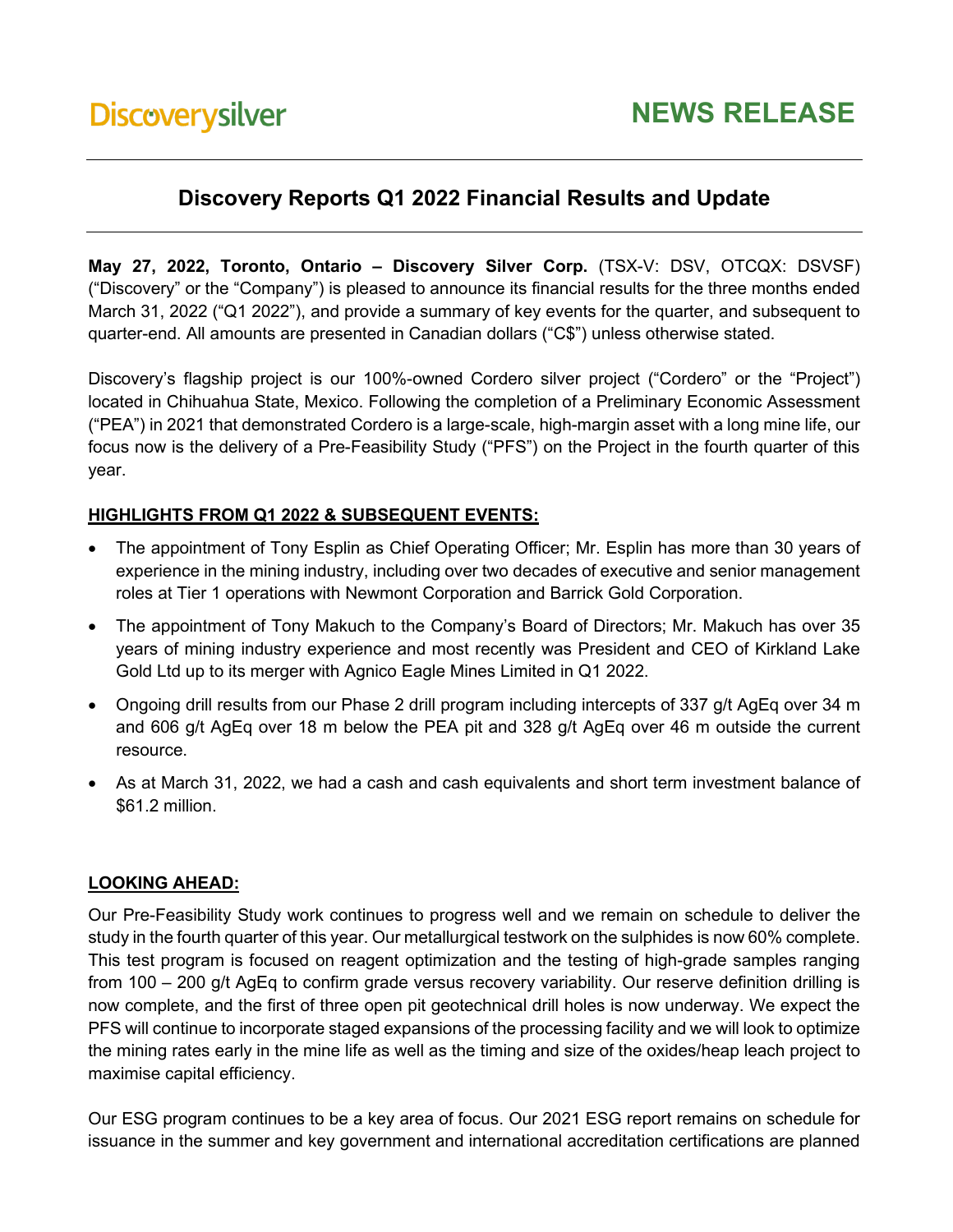for completion in the second half of 2022. We also remain committed to the growth potential of Cordero with more than 30,000 m of drilling planned this year on resource expansion targets and our first ever drilling of five prospective property targets within 10 km of Cordero.

We have a current cash balance of approximately \$60 million and no debt. This positions us to complete all our activities at Cordero in 2022, as well as all necessary work to advance Cordero to a construction decision through the completion of a Definitive Feasibility Study preliminarily scheduled for the second half of 2023.

## **SUMMARY OF Q1 2022 & SUBSEQUENT EVENTS:**

#### *Phase 2 drilling:*

Phase 2 drilling commenced in 3Q 2021 and will continue through the remainder of the year and will be focused on three key areas: (1) Pre-Feasibility Study drilling consisting of reserve definition and engineering drilling; (2) resource expansion in the northeast of the deposit and at depth; and (3) initial drill testing of five property-wide targets on the Company's extensive land package. During the quarter and subsequent to quarter end, we announced three sets of drill results from this drill program with highlights outlined as follows.

**PFS Drilling** – highlight intercepts targeting the upgrading of resources and the expansion of the open pit for the PFS include:

- C21-533 was drilled in the NE Extension Zone within the Preliminary Economic Assessment ("PEA") open pit and intercepted **49.9 m averaging 247 g/t AgEq**from 124.5 m (99 g/t Ag, 0.26 g/t Au, 1.9% Pb and 1.8% Zn) including **21.4 m averaging 446 g/t AgEq** (185 g/t Ag, 0.46 g/t Au, 3.5% Pb & 3.2% Zn) in hole C21-533
- C21-556 intercepted **46.8 m averaging 288 g/t AgEq** from 366.5 m (61 g/t Ag, 0.07 g/t Au, 1.4% Pb and 4.8% Zn) within the PEA open pit in the South Corridor
- C21-573 drilled beneath the PEA open pit in the far northeast intercepted **38.6 m averaging 189 g/t AgEq** from 191.8 m (91 g/t Ag, 0.11 g/t Au, 1.3% Pb and 1.3% Zn)
- C21-560 intercepted a high-grade interval immediately below the PEA pit that returned **18.1 m averaging 606 g/t AgEq** from 230.0 m (234 g/t Ag, 0.15 g/t Au, 3.8% Pb and 6.5% Zn)
- C21-564 intercepted **33.9 m averaging 337 g/t AgEq** from 622.1 m (95 g/t Ag, 0.21 g/t Au, 1.9% Pb and 4.5% Zn) approximately 70 m below the PEA pit
- C21-544 intercepted **60.4 m averaging 122 g/t AgEq** from 115.7 m (45 g/t Ag, 0.07 g/t Au, 0.9% Pb and 1.2% Zn) approximately 50 m below the PEA pit

**Resource Expansion Drilling** *–* highlight intercepts from outside the resource pit constraint include:

• C21-575 intercepted **45.6 m averaging 328 g/t AgEq** from 327.0 m (125 g/t Ag, 0.54 g/t Au, 2.0% Pb and 2.7% Zn) including **17.4 m averaging 674 g/t AgEq** (254 g/t Ag, 0.94 g/t Au, 4.0% Pb & 6.1% Zn) beneath the resource pit outline in the northeast of the North Corridor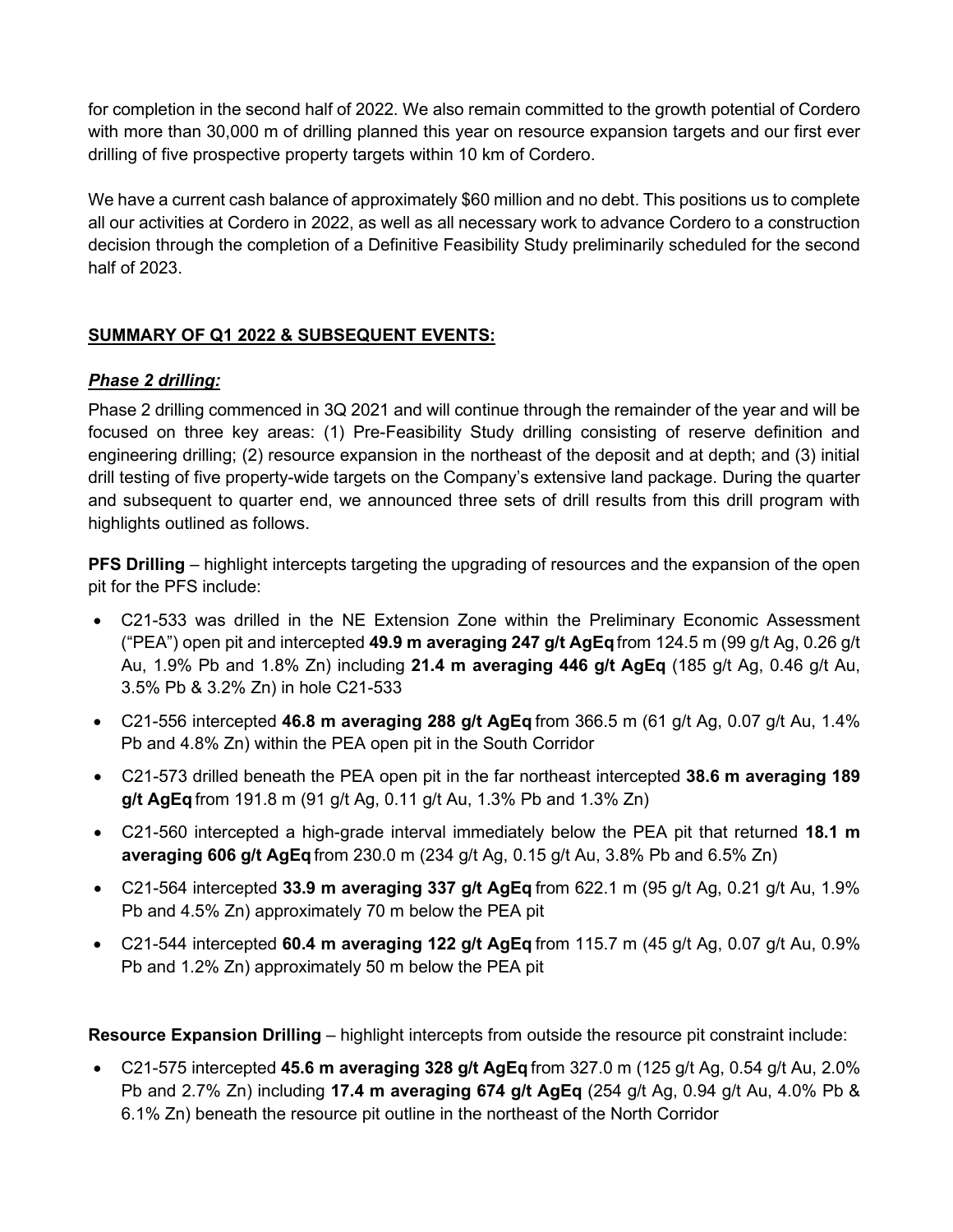- C21-549 was drilled in the northeast of the South Corridor and intercepted **44.5 m averaging 106 g/t AgEq** from 355.7 m (20 g/t Ag, 0.03 g/t Au, 0.1% Pb and 2.2% Zn) beneath the resource pit
- C21-574 intercepted **13.4 m averaging 483 g/t AgEq** from 3.3 m (272 g/t Ag, 0.16 g/t Au, 4.1% Pb and 1.9% Zn) in a step-out hole approximately 100 m to the northeast of the resource pit

For further details on the drill results noted above refer to our news releases dated February 10, March 31, and May 13, 2022. Supporting Technical Disclosure for drill results can be found at the end of this release

#### **SELECTED FINANCIAL DATA:**

The following selected financial data is summarized from the Company's unaudited condensed interim consolidated financial statements and related notes thereto (the "Interim Financial Statements") for the three months ended March 31, 2022, and the Management's Discussion and Analysis ("MD&A") for the three months ended March 31, 2022.

A copy of the Financial Statements and MD&A is available at [www.discoverysilver.com](http://www.discoverysilver.com/) or on SEDAR at [www.sedar.com.](http://www.sedar.com/)

| Net loss                                  | Q1 2022        | Q1 2021      |
|-------------------------------------------|----------------|--------------|
| Total<br>(a)                              | (13, 147, 429) | (10,965,302) |
| basic and diluted per share<br>(b)        | (0.04)         | (0.03)       |
| Net loss & total comprehensive loss       | (13.402.257)   | (11,058,575) |
| Total weighted average shares outstanding | 332,025,353    | 317.429.574  |

|                                     | March 31, 2022           |     | December 31, 2021 |
|-------------------------------------|--------------------------|-----|-------------------|
| Cash, cash equivalents & short-term |                          |     |                   |
| investments                         | 61,229,095 $\frac{1}{9}$ |     | 69,748,652        |
| Total assets                        | $99,464,516$ \$          |     | 107,790,755       |
| Total current liabilities           | $1,410,165$ \\$          |     | 1,704,530         |
| <b>Total liabilities</b>            | $1,410,165$ \\$          |     | 1,704,530         |
| Working capital                     | 61,667,325               |     | 69,611,661        |
| <b>Total Shareholders' equity</b>   | 98,054,351               | 1\$ | 106,086,225       |

#### **About Discovery**

Discovery's flagship project is its 100%-owned Cordero project, one of the world's largest silver deposits. The PEA completed in November 2021 demonstrates that Cordero has the potential to be developed into a highly capital efficient mine that offers the combination of margin, size and scaleability. Cordero is located close to infrastructure in a prolific mining belt in Chihuahua State, Mexico. Continued exploration and project development at Cordero is supported by a strong balance sheet with a current cash balance of approximately \$60 million.

On Behalf of the Board of Directors, **Taj Singh, M.Eng, P.Eng, CPA,** 

President, Chief Executive Officer and Director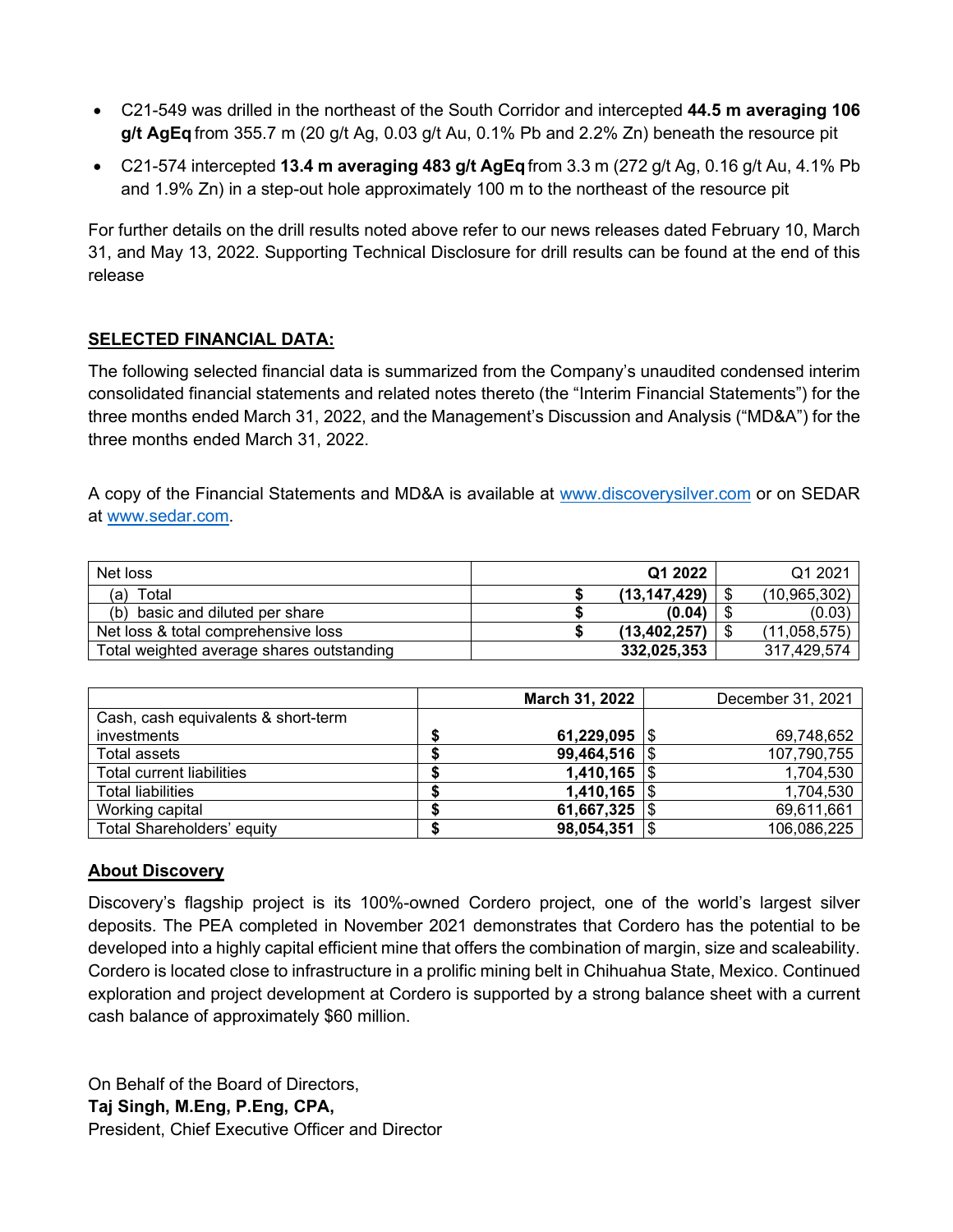*For further information contact:* 

**Forbes Gemmell, CFA** VP Corporate Development & Investor Relations Phone: 416-613-9410 Email: [forbes.gemmell@discoverysilver.com](mailto:forbes.gemmell@discoverysilver.com) Website: [www.discoverysilver.com](http://www.discoverysilver.com/)

### **TECHNICAL NOTES & REFERENCES:**

**Drill results:** all drill results in this news release are rounded. Assays are uncut and undiluted. Widths are drilled widths, not true widths, as a full interpretation of the actual orientation of mineralization is not complete. As a guideline, intervals with disseminated mineralization were chosen based on a 25 g/t AgEq cutoff with no more than 10 m of dilution. AgEq calculations are used as the basis for total metal content calculations given Ag is the dominant metal constituent as a percentage of AgEq value in approximately 70% of the Company's mineralized intercepts. AgEq calculations for reported drill results are based on USD \$22.00/oz Ag, \$1,600/oz Au, \$1.00/lb Pb, \$1.20/lb Zn. The calculations assume 100% metallurgical recovery and are indicative of gross in-situ metal value at the indicated metal prices. Refer to notes below for metallurgical recoveries assumed in the 2021 PEA completed on Cordero.

**Sample analysis and QA/QC Program:** True widths of reported drill intercepts have not been determined. Assays are uncut except where indicated. All core assays are from HQ drill core unless stated otherwise. Drill core is logged and sampled in a secure core storage facility located at the project site 40km north of the city of Parral. Core samples from the program are cut in half, using a diamond cutting saw, and are sent to ALS Geochemistry-Mexico for preparation in Chihuahua City, Mexico, and subsequently pulps are sent to ALS Vancouver, Canada, which is an accredited mineral analysis laboratory, for analysis. All samples are prepared using a method whereby the entire sample is crushed to 70% passing -2mm, a split of 250g is taken and pulverized to better than 85% passing 75 microns. Samples are analyzed for gold using standard Fire Assay-AAS techniques (Au-AA24) from a 50g pulp. Over limits are analyzed by fire assay and gravimetric finish. Samples are also analyzed using thirty three-element inductively coupled plasma method ("ME-ICP61"). Over limit sample values are re-assayed for: (1) values of zinc  $> 1\%$ ; (2) values of lead  $> 1\%$ ; and (3) values of silver  $> 100$  g/t. Samples are re-assayed using the ME-OG62 (high-grade material ICP-AES) analytical package. For values of silver greater than 1,500 g/t, samples are re-assayed using the Ag-CON01 analytical method, a standard 30 g fire assay with gravimetric finish. Certified standards and blanks are routinely inserted into all sample shipments to ensure integrity of the assay process. Selected samples are chosen for duplicate assay from the coarse reject and pulps of the original sample. No QAQC issues were noted with the results reported herein.

**Qualified Person:** Gernot Wober, P.Geo, VP Exploration, Discovery Silver Corp., is the Company's designated Qualified Person for this news release within the meaning of National Instrument 43-101 Standards of Disclosure for Mineral Projects ("NI 43-101") and has reviewed and validated that the information contained in this news release is accurate.

**Technical Report:** The most recent technical report for the Cordero Project is the 2021 Preliminary Economic Assessment (PEA). The PEA was completed by Ausenco Engineering Canada Inc. with